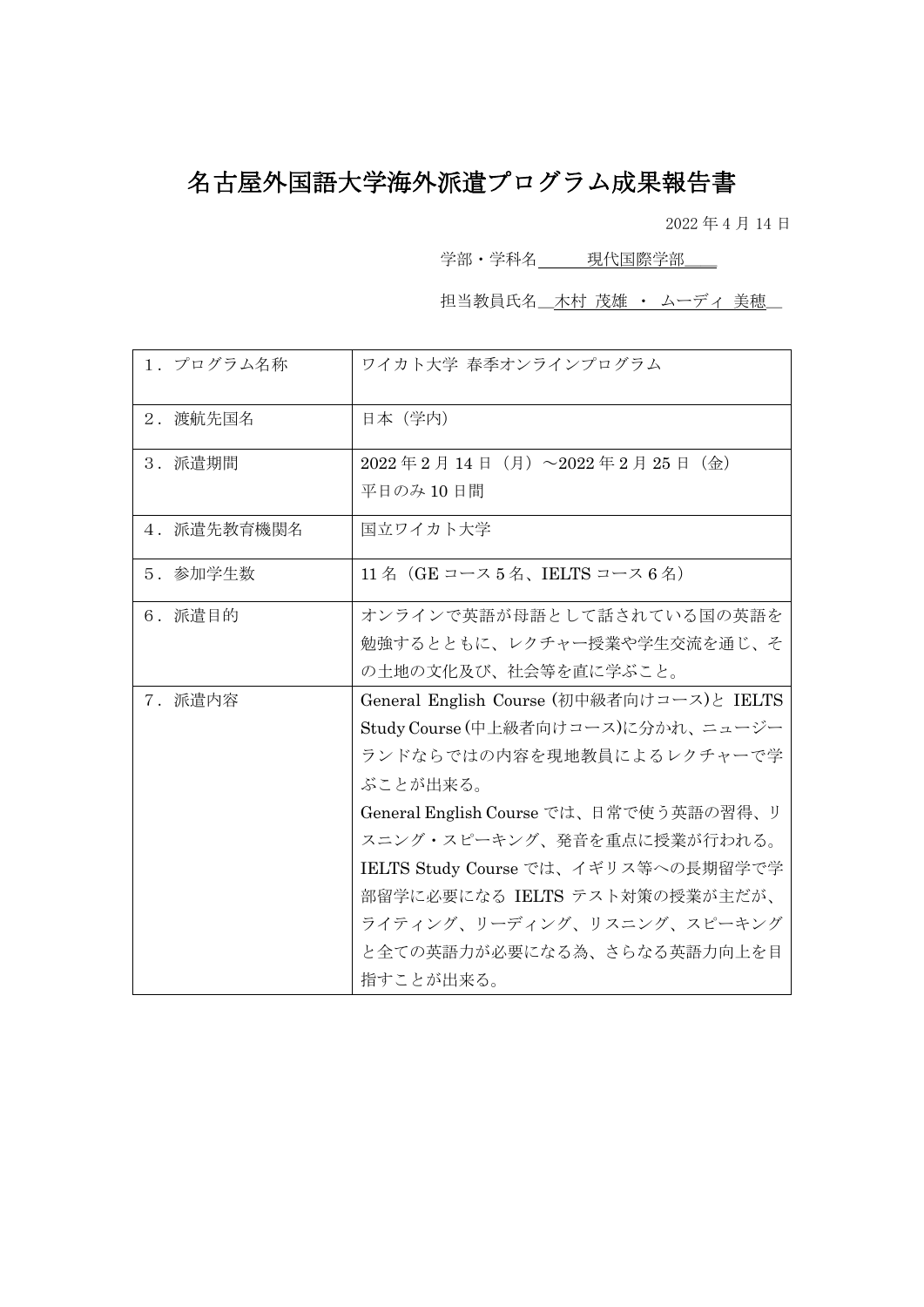| 8. 成果 | 10日間という短期間の研修ではあったが、研修終了後のア |
|-------|-----------------------------|
|       | ンケートでは、スピーキング力やリスニング力が上がった  |
|       | と回答している学生が多かった。また、現地教員から出題  |
|       | される課題をこなすことで、ライティング、リーディング  |
|       | 力の向上にも繋がった。昨年度は1回のみだった現地学生  |
|       | との交流会を、今年度は2回に増やし、現地大学生徒と英  |
|       | 語で楽しく交流することが出来た。講義では主にニュージ  |
|       | ーランドの多文化社会を学ぶ中で、積極性や自己表現の重  |
|       | 要性、多様性についての考えを深めた。          |
| 9. 備考 | なし                          |
|       |                             |

以上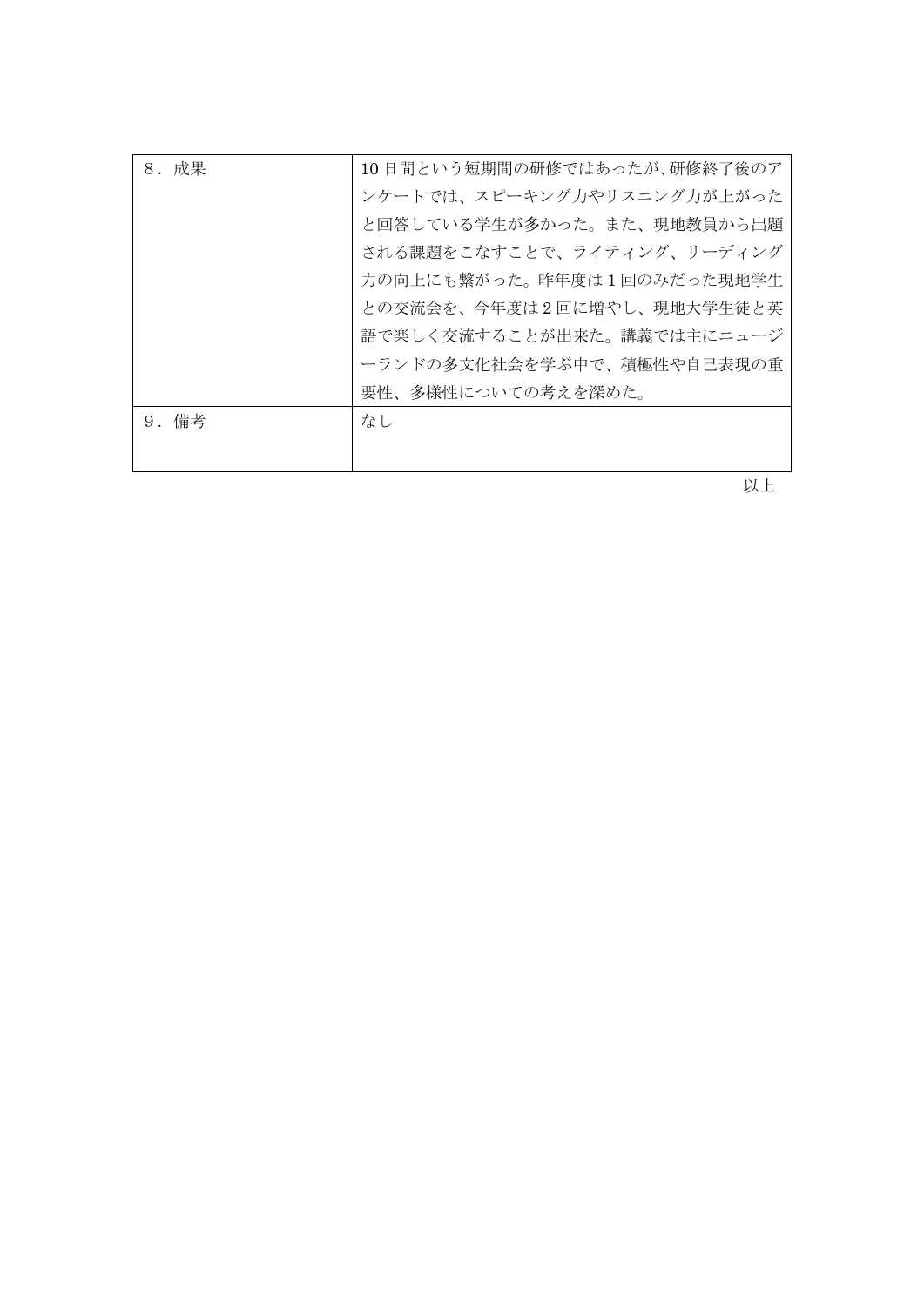## A Report on the Online Waikato Program ( IELTS Study Course )

1. What were the most important or interesting things that you learned? For example, on English skills, New Zealand life and culture, and communication with teachers and students in New Zealand?

The most interesting thing that I learned during this period is communication skills to communicate with many people, such as the teacher, classmates and many other students in Waikato university. I learned some useful words, such as "In general", "I suppose", or some other linking words. I often use these words in conversation. I learned that these linking words help me to understand what people want to tell each other. In addition, I also learned that if I want to improve my English, it is useful to keep talking. Before I started this class, I was a little hesitant to speak proactively because I was afraid of making mistakes. However, I realized people can memorize how to express themselves in English and increase their vocabulary by talking. Furthermore, mistakes give us great opportunities to figure out what I am not good at. Through this program, I could be active in speaking English and I could feel confident in speaking English. Also, I was very excited about the student exchange program. Actually, I did not have the opportunity to talk to students from other countries before this program. Because of this, I could not imagine how well I could speak my English. The students at Waikato university who participated in the student exchange program tried to listen to my English and I was able to ask many questions. We could talk about many things in the 2 sections. First day, we introduced ourselves and talked about our hobbies. We could enjoy talking about hot topics at a young age, for instance, Korean pop. I was very interested in that New Zealand is also Korean culture became famous, especially at a young age. Personally, I like Korean culture and we have many people who are interested in it, so we enjoyed talking about this topic. Second day, we mainly talked about our trip. We exchanged the opinion where I want to go for the future or the topic about if I introduce own country where do you suggest to go. We introduced many places where people could experience Japanese culture or eat delicious food, such as Kyoto or Tokyo. In addition, we got a lot of information about sightseeing places in Hamilton, Christchurch and so on. I learned many things from these exchanges, so it was a very good experience for me.

2. Do you have any suggestions for improving the programme?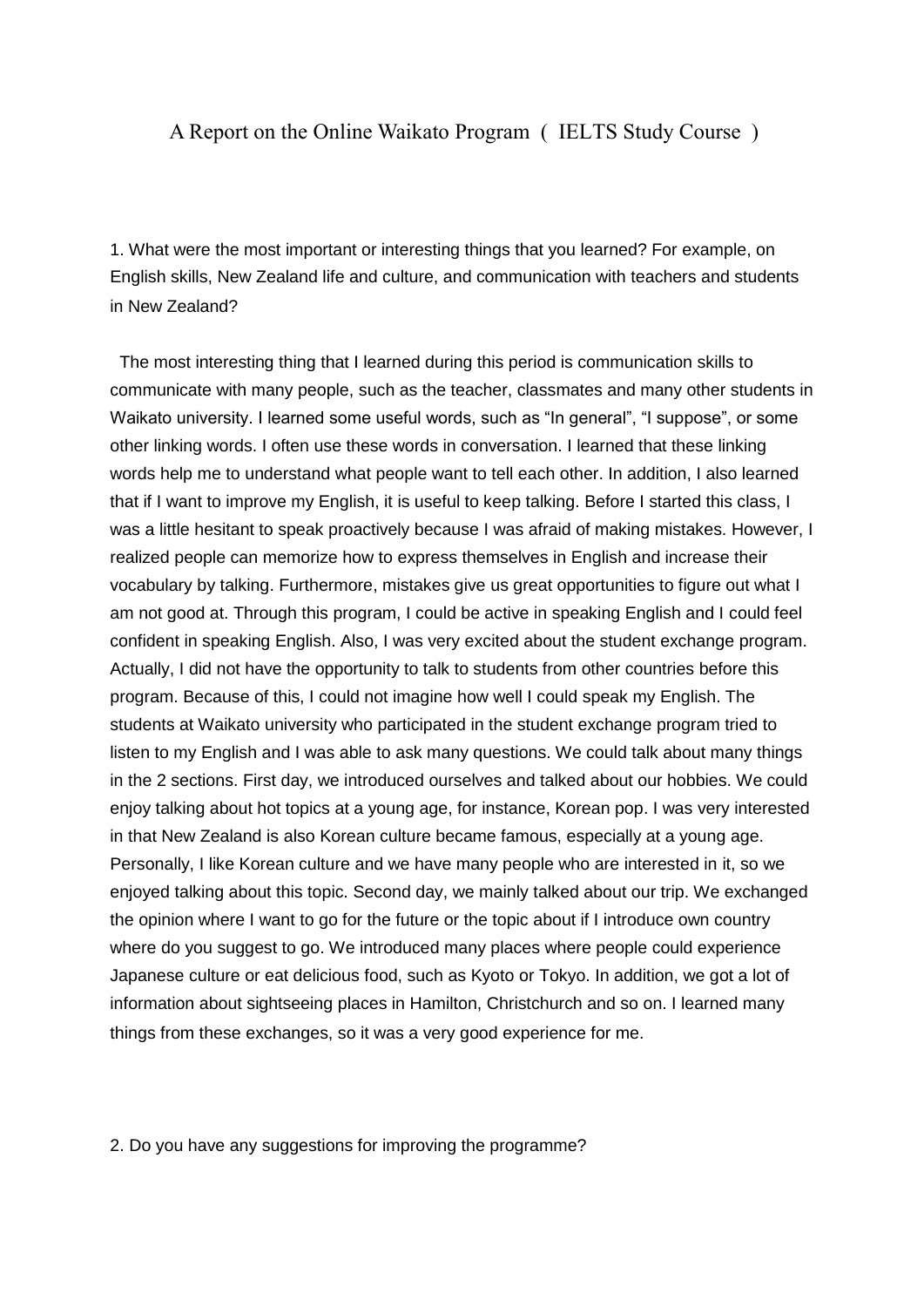At first, when many people enter the same zoom class, the internet connection would become unstable. Sometimes I felt a little difficult to catch up with what the teacher said. The university was more stable, but the internet environment at home tended to be less stable. This is also the case with the teachers, and the online environment of the teachers was more stable when she was doing lessons at the university rather than online lessons at her home. In addition, I thought it could improve the lunch time a little more. If we have another lecture class in the afternoon, the lunch time becomes only 30 minutes. The longer the previous lesson, the less lunch time. On the other hand, the break time between zoom1 and zoom2 is enough. I wanted to reduce this break time and increase lunch time a little more. In addition, I wanted more time to converse with each other and get feedback. For 2 weeks, we had 2 classes each day, but I suppose we did not have enough time to do that. So, I wanted more time that I could have conversation with classmates in the classes and I want more opportunities to talk with Waikato University students. Also, I would like to more feedback about whether my English expression is correct or not.

3. What advice would you give to students who are going to participate in online programmes like this?

I have 3 advices for people to take this course. First of all, If people want to take a IELTS preparation course, I suggest you search about IELTS a little before you start the course. This course strongly focused on IELTS test, so you can learn many English skills such as, how many questions are there in each part, or how to manage the time and so on. If you know about IELTS, you can easily to understand these lectures. Second, I do not recommend people this course who want to learn mainly New Zealand culture, because this course treat these topics a little and we mainly learn IELTS test. For these reasons, if you want to learn the culture, I suggest you take a General English course. However, you can improve your English both of courses. So, if you do not care about the contents of these courses, you should choose your course depending on your English level, such as TOEFL or TOEIC score. Finally, if you want to improve your English, you should ask questions and speak English actively. You do not have to hesitate your English skill, because it is practice place to learn and improve your English. The more actively attitude, the better opportunities you learn English and skill up that.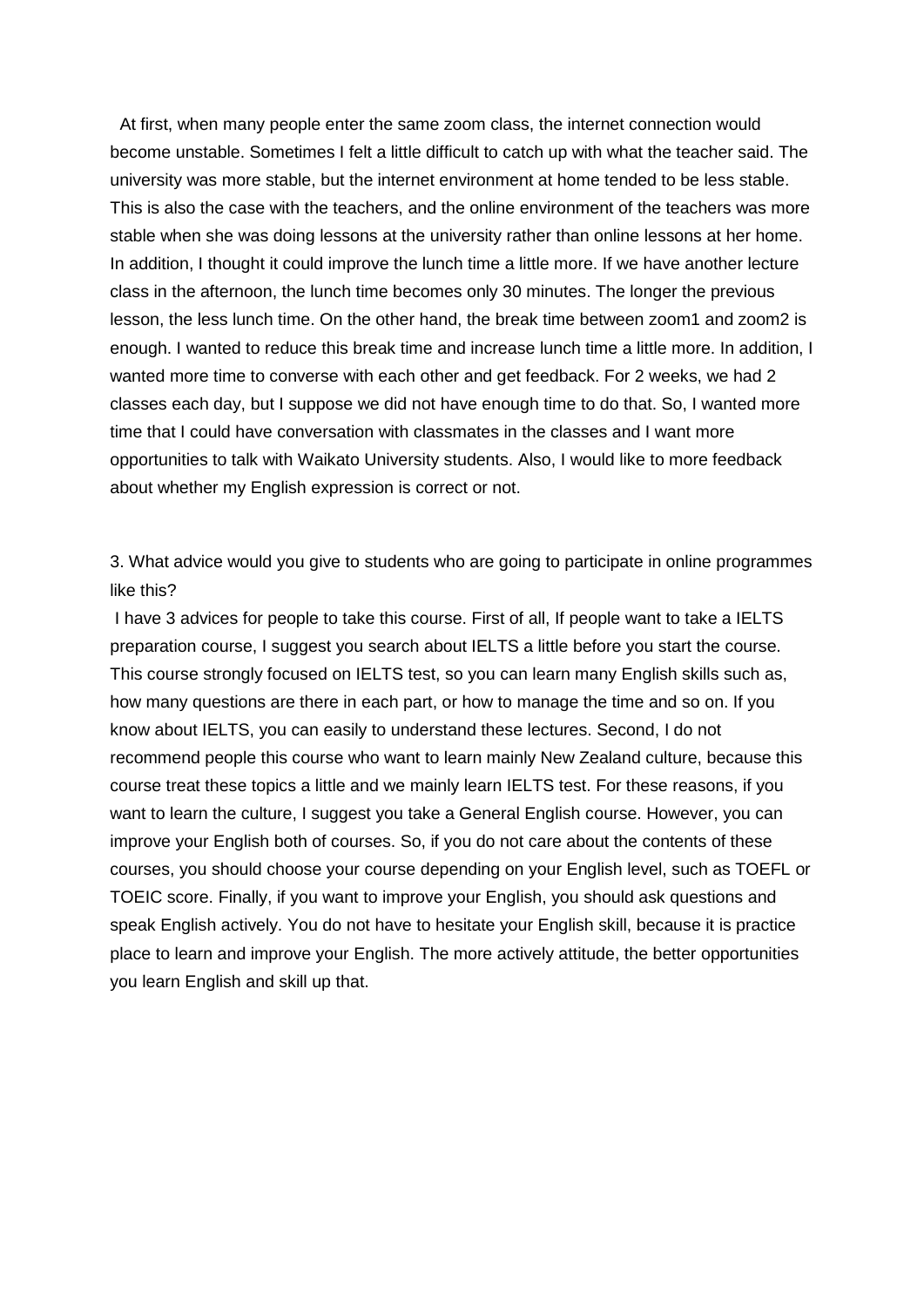## A Report on the Online Waikato Programme ( General English Course )

The most important thing I found in this online course was to understand each othe r's different cultures. I shared information about the cultures and lifestyles of both countries in online students exchange and In class. As an example, I learned that New Zealand has a Maori culture, with a traditional dance called haka, a powe rful performance that combines harmonious singing and rhythmic dancing, and a Maor i language like "kia ora". We also gave a presentation on the traditional Japanese coming-of-age ceremony and discussed the Japanese way of thinking about things. Fr om these activities, I felt that New Zealand is a patriotic country with a unique culture. Also, I realized once again that what is "normal" in Japan is not "normal " at all. I noticed when New Zealanders were surprised and interested in Japanese culture. In particular, when I gave a presentation on the coming-of-age ceremony, the teachers reacted to the kimono by saying how cute it was and asking, "What col or kimono are you going to wear?" I thought so from the way they asked me interest ing questions such as the following. I realized that even cultures that are common place to us are not commonplace to people from other countries. At the same time, I was able to reconfirm the good points of my own country.In recent years, diversi ty is becoming more and more important, as LGBT people are recognized in many coun tries around the world, and activities to reduce discrimination based on skin colo r are increasing. When I study abroad in the future, even if I learn about culture s and lifestyles of other countries that I think are unbelievable, I would like to accept them as the good qualities of this country. Also, if I have the opportunity to introduce Japan, I would like to do so with pride and introduce the culture and other aspects of Japan.

 Next, I have a suggestion to make this online course even better. I have two idea s. The first is that if it were possible to add another teacher as a homeroom teac her. The class was running smoothly, but when I tried to ask a question during bre akout room because I didn't know what to do, I couldn't ask until the teacher arri ved because she was in another breakout room. Therefore, there were several times when I could not work in the time it took me to ask a question. To avoid the silen ce, we managed to pass the time by sharing ideas and having daily conversations, b ut I thought it would have been more efficient if we could have worked during this time.The more teachers we have, the easier it will be to ask questions and the mor e students will participate in this program. The second is to have the presentatio n seen by students from the University of Waikato who are studying Japanese or are interested in Japanese culture and lifestyle. We gave a presentation on Japanese c ulture, but to be honest, I felt a bit lonely because it was just the professor an d us Japanese. If Waikato students can see our presentation, they can ask us quest ions and give us feedback. We thought it would be mutually beneficial for both of